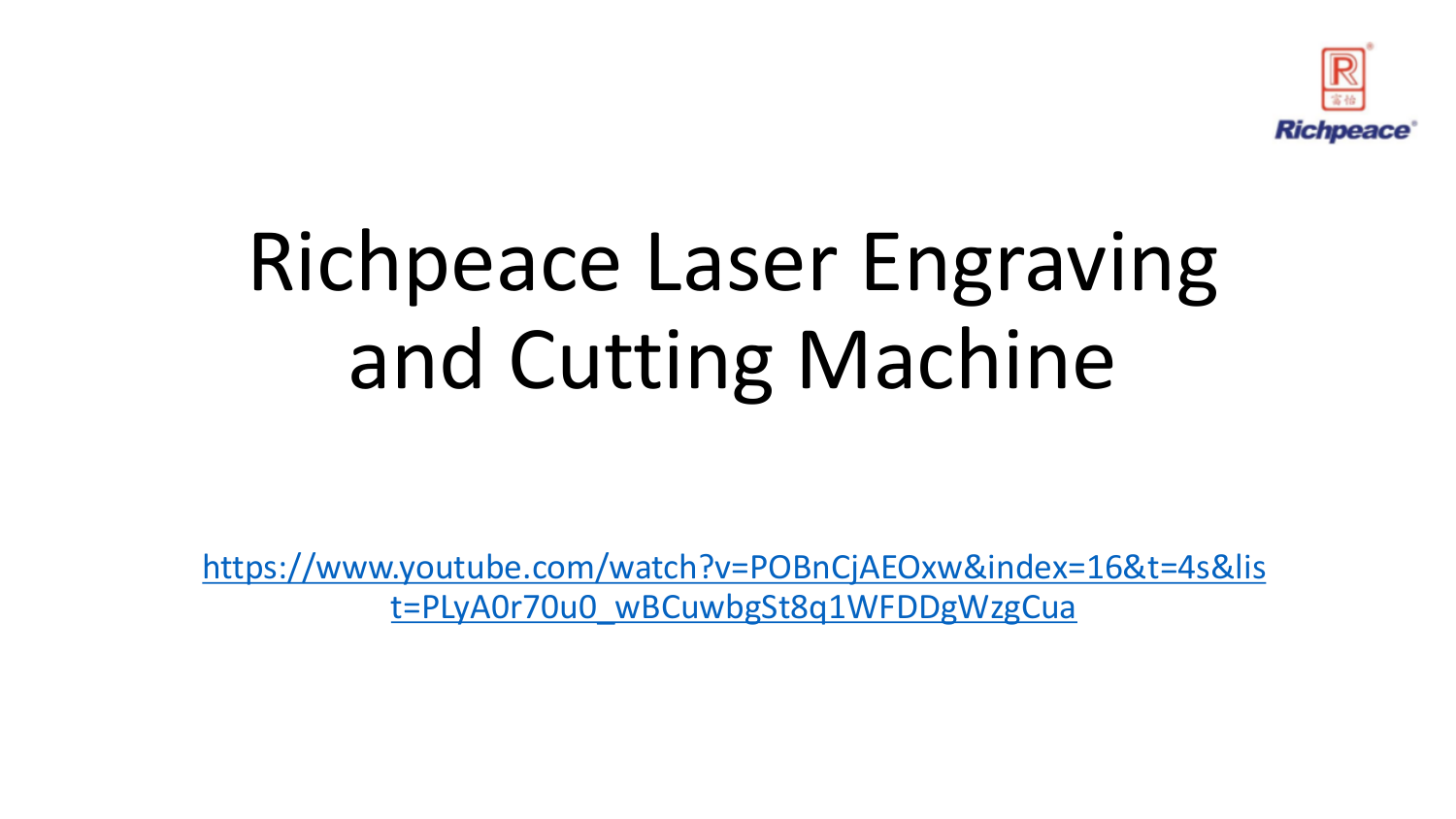## DESCRIPTION OF PRODUCTS



we supply laser cutting machine with sturctures one set material feeding device



- Cutting Area: 900mmx600mm
- Richpeace autolaser software power supply
- Upper and nether double exhaustion is more helpful for environmental protection
- Body color: off-white with dark gery

MODEL: RPLC-CB090X060S08C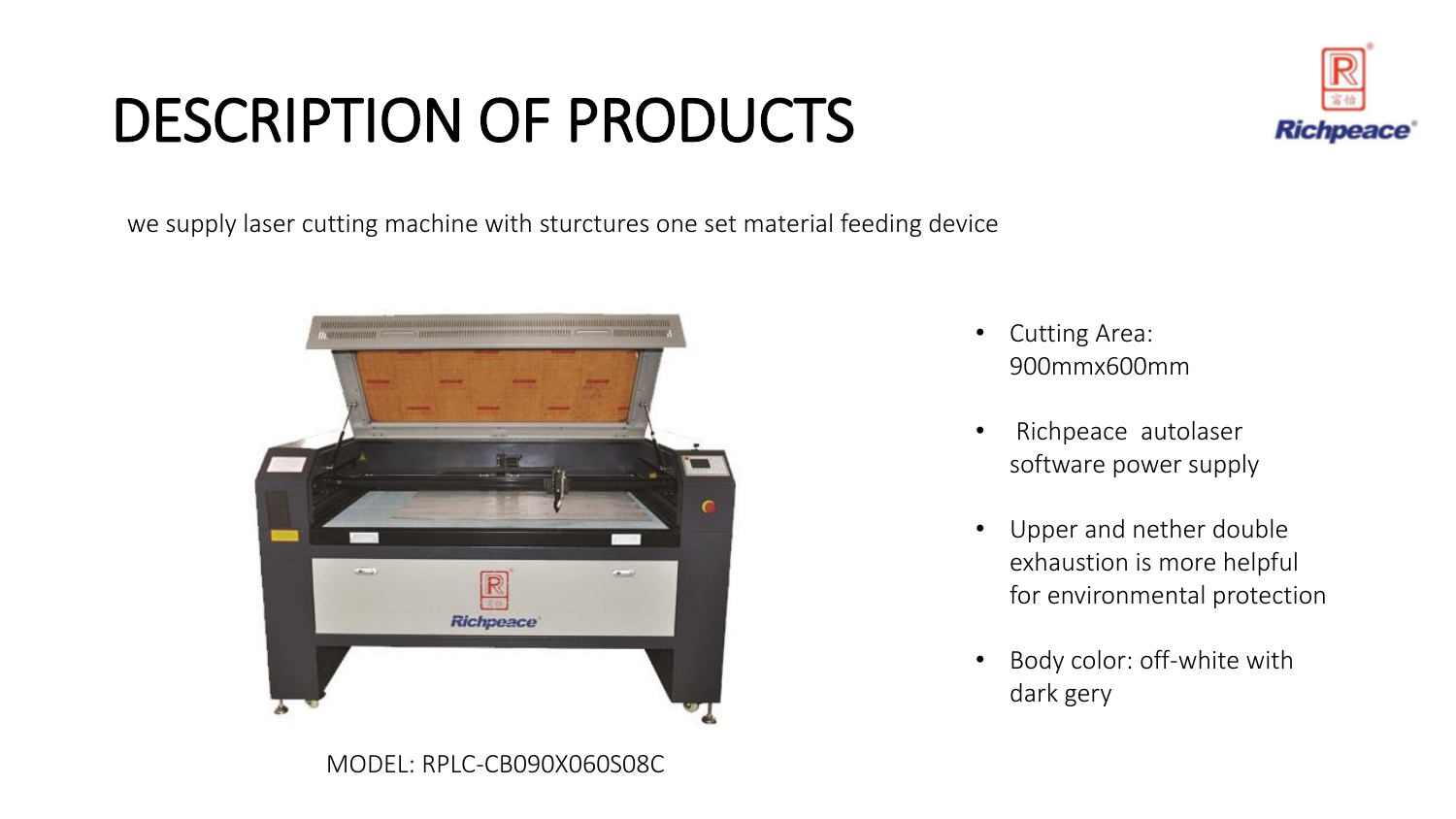### DESCRIPTION OF PRODUCTS





- Engraving software can work with Auto CAD, CorelDraw systems directly, and output original images perfectly.
- Advanced color management system supports various colors output in one-time.
- Build-in 64MB data storage plus USB flash memory plug and play for data read/write.
- Graphic format support: BMP, GIF, JPEG, PCX, TGA,TIFF, PLT, CDR, DMG, DXF, DST.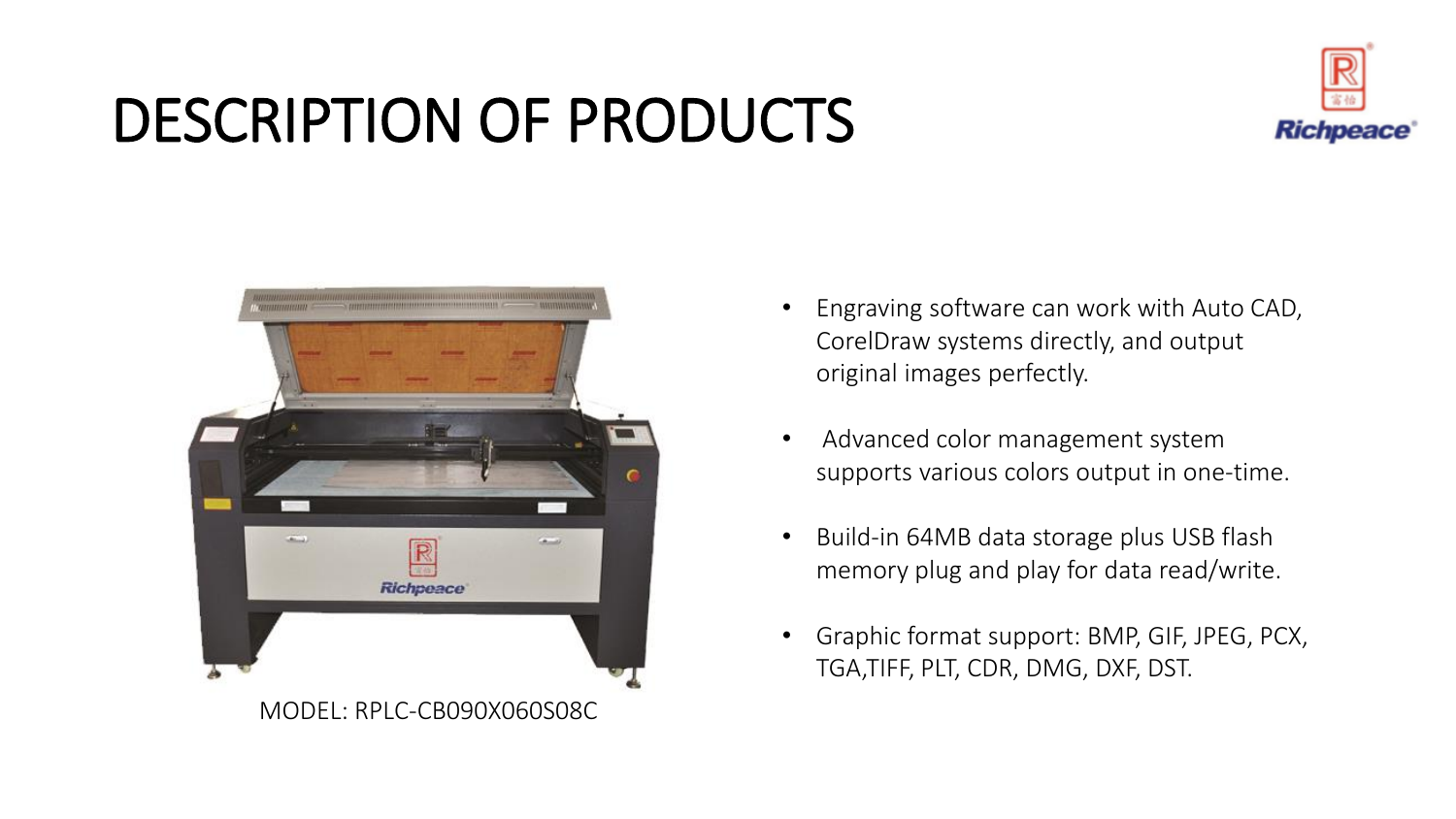#### OPERATION COMPUTER





• Silica gel button with friendly interface convenient and flexibility to operate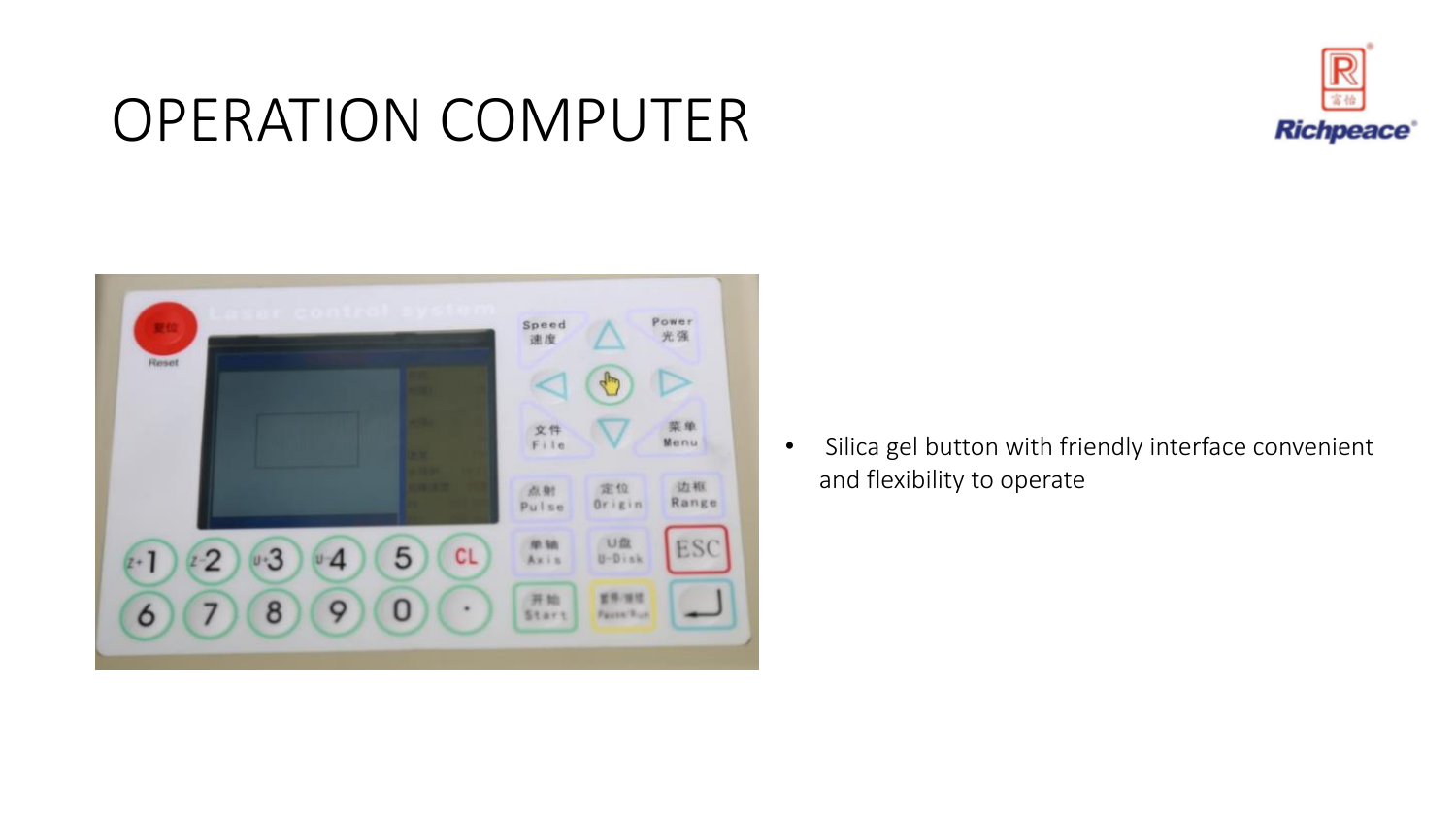### MACHINE SPECIFICATION





#### Laser tube:

Enhanced 80W laser tube.8000-10000 working hours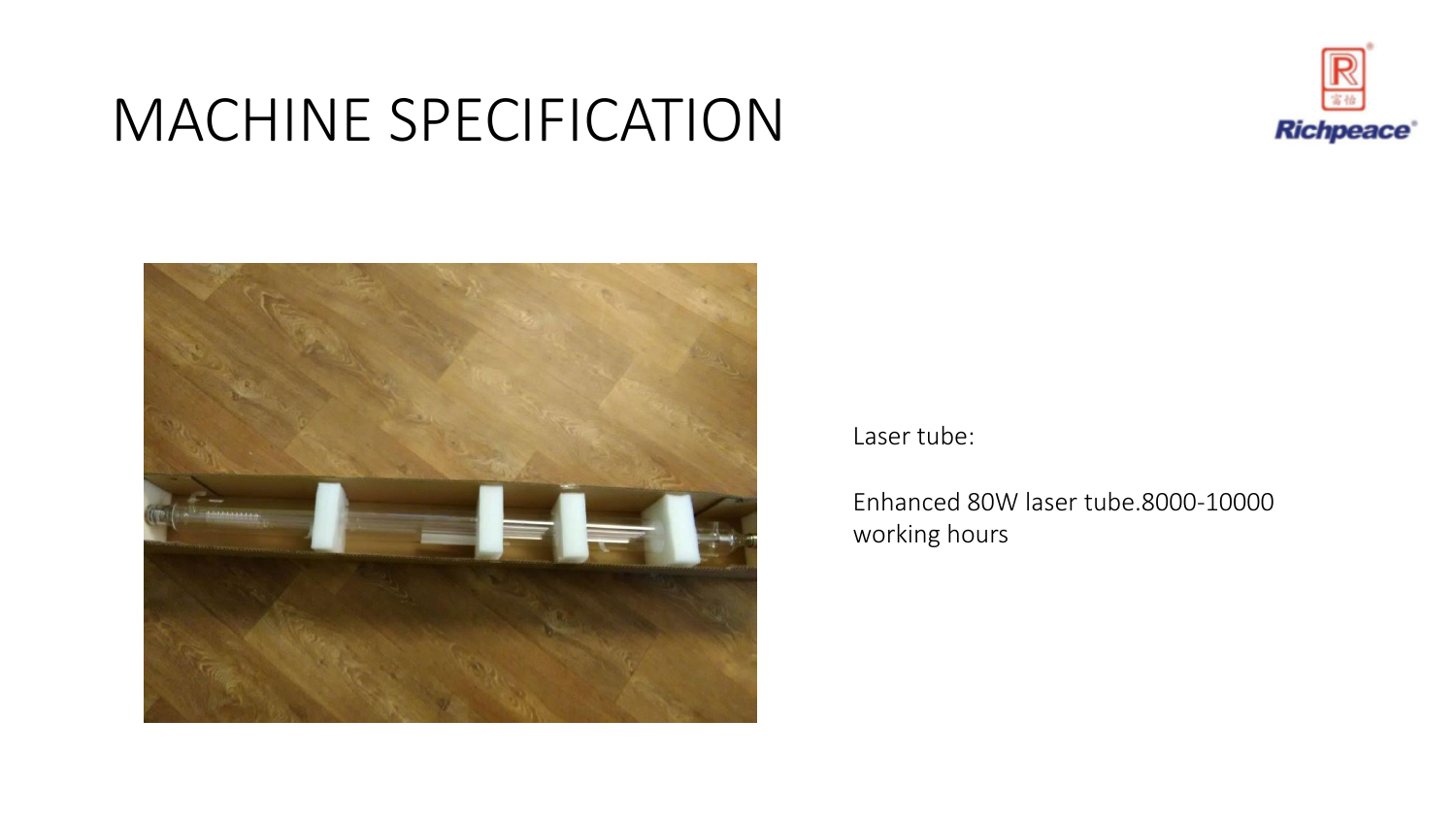### MACHINE SPECIFICATION





- Single laser head
- High cutting precision, maximum tolerance  $\pm$  0.05mm.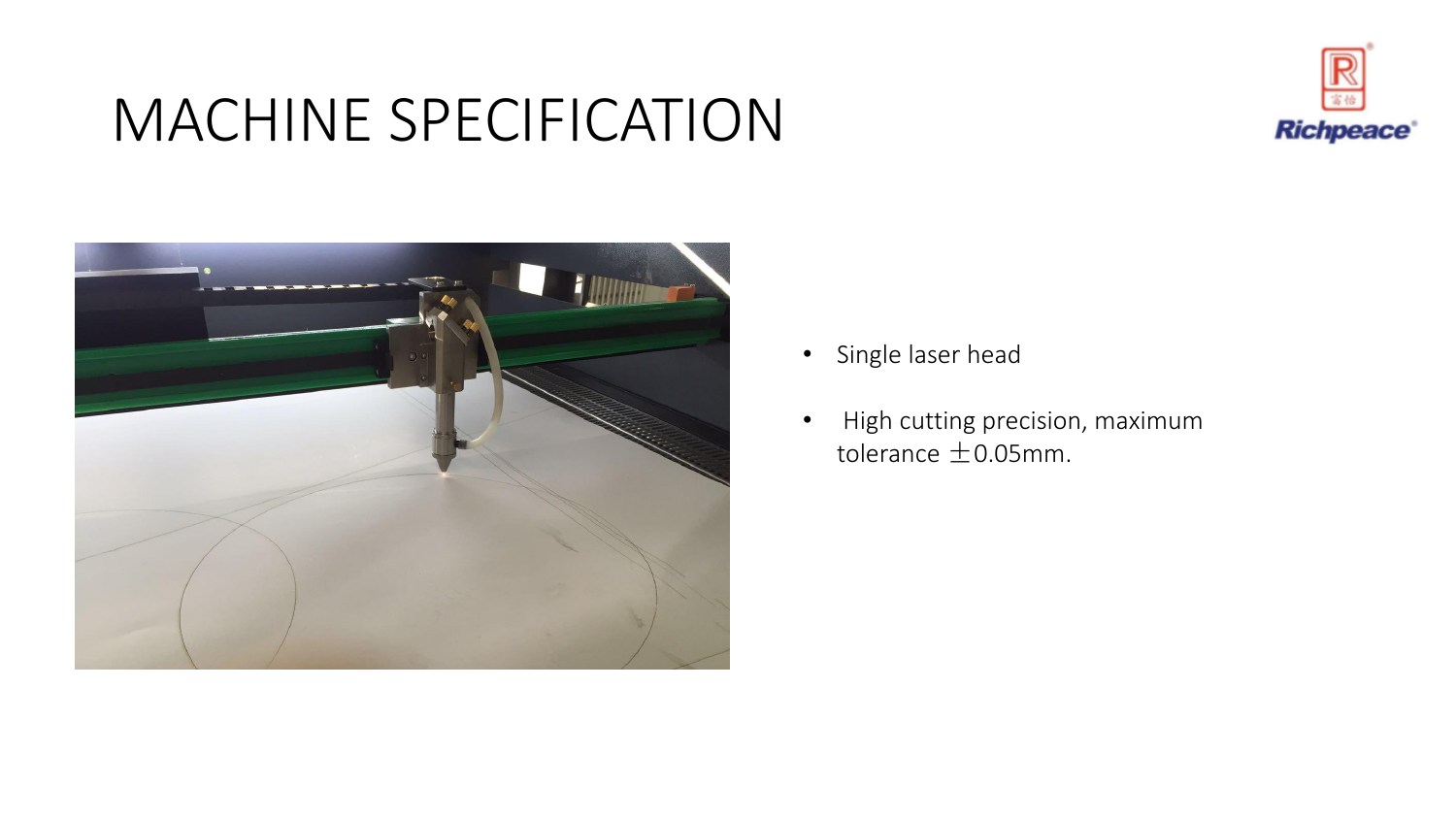# **Richpeace**

#### MACHINE SPECIFCATION

• Motor stainless steel conveyor table









• U-disk, PC ,network 3 types to input cutting files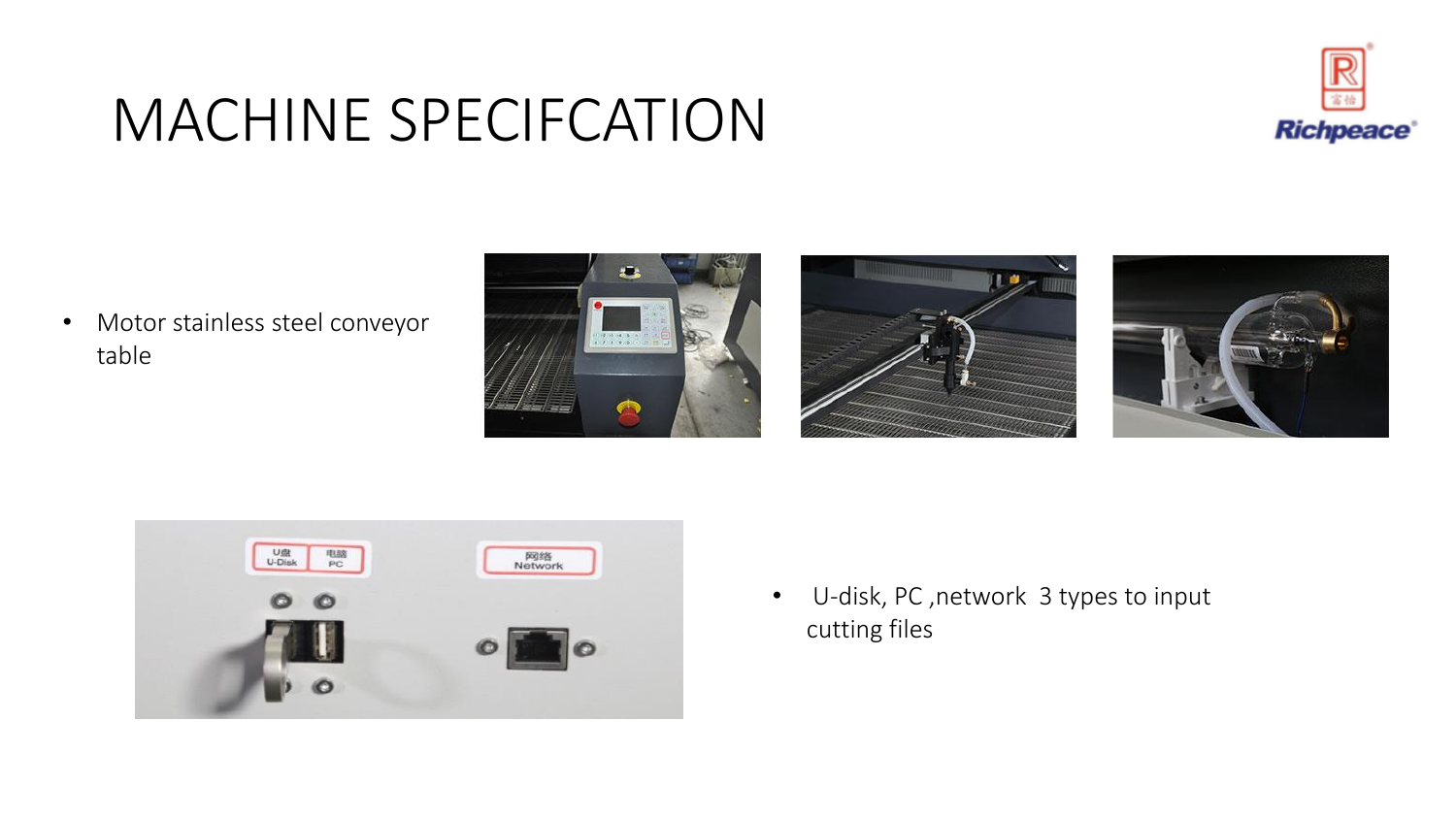### MACHINE SPECIFICATION





Dedicated water pipe cooling system guarantee good cut or engrave effect, prolong the working life of laser tube.







Mini air compressor